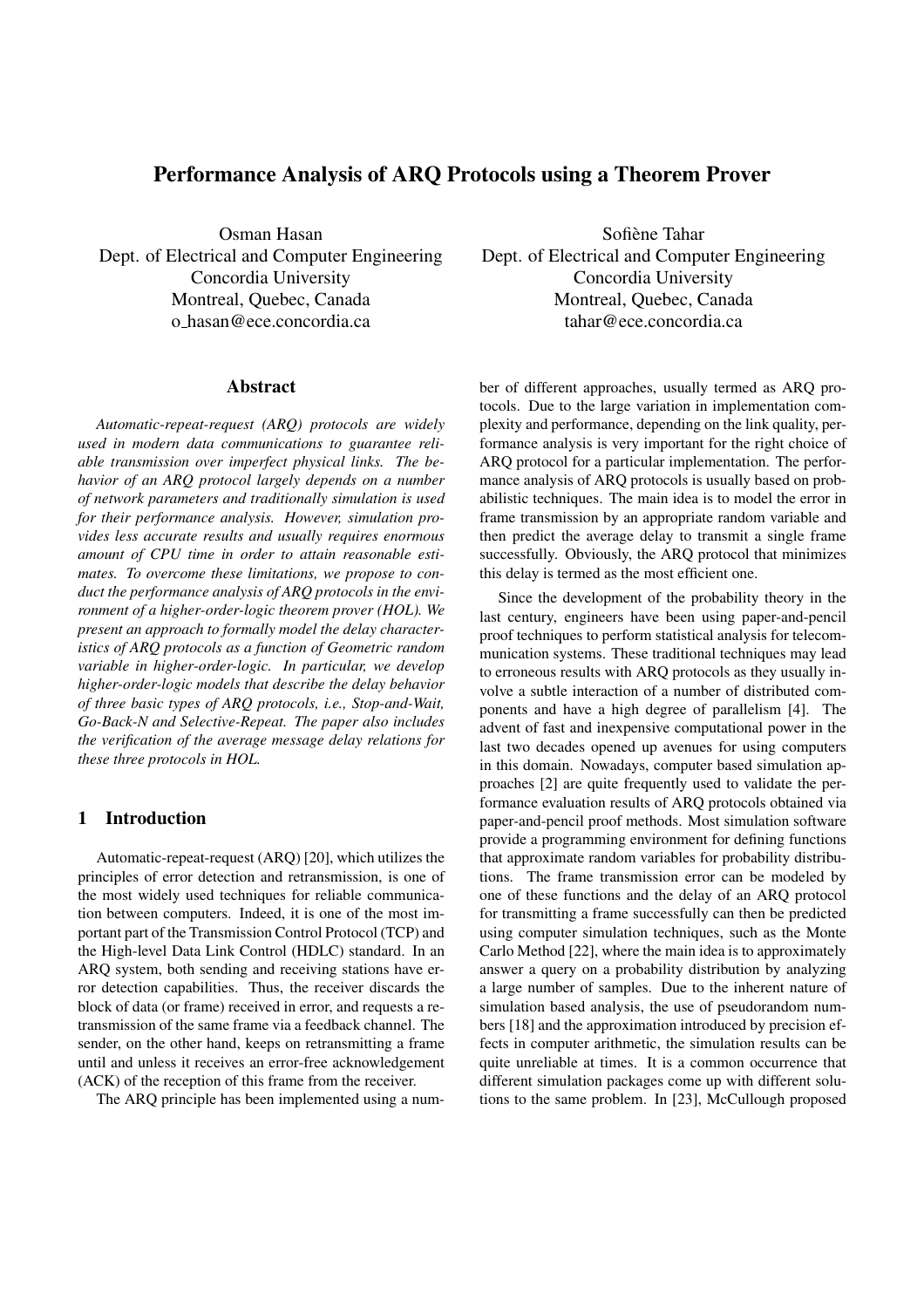a collection of intermediate-level tests for assessing the numerical reliability of simulation based statistical packages and uncovered flaws in most of the mainframe softwares [24]. These unreliable results pose a more serious problem when it comes to the analysis of ARQ protocols since they are often used in safety critical applications, such as space travel, medicine and transportation, where a mismatch between the predicted and the actual system performance may even result in a loss of human life. Another major limitation of simulation based performance analysis is the enormous amount of CPU time requirement for attaining meaningful estimates. This approach generally requires hundreds of thousands of simulations to calculate the statistical quantities and becomes impractical when each simulation step involves extensive computations.

As an alternative to simulation techniques, we propose to use higher-order logic interactive theorem proving [9] for performance analysis of ARQ protocols. Higher-order logic is a system of deduction with a precise semantics and due to its high expressibility it can be used to model any system that can be expressed in a closed mathematical form. Higher-order-logic has also been successfully used to develop some of the classical mathematical theories. Interactive theorem proving is the field of computer science and mathematical logic concerned with computer based formal proof tools that require some sort of human assistance. The core of theorem provers usually consists of a handful of axioms and primitive inference rules. Soundness is assured as every new theorem must be created from these basic axioms and primitive inference rules or any other already proved theorems or inference rules. Powerful mathematical techniques such as induction and abstraction are the strengths of theorem proving and make it a very flexible verification technique. In this paper, we illustrate the process of expressing the delay characteristics of ARQ protocols in higherorder-logic and verifying their average delay relations as mathematical theorems within the sound core of a theorem prover. The performance analysis carried out in this way will overcome the shortcomings of simulation as it will be free from approximation and precision issues, and the accuracy of the results will be independent of the CPU time.

The foremost requirement for conducting average delay analysis of ARQ protocols in a higher-order-logic theorem prover is to have access to the mathematical theories of natural and real numbers, sets and probability. The HOL system [11], which is a higher-order-logic theorem prover, comes with a very rich built-in library of mathematical theories including the ones mentioned above. Therefore, we propose to use HOL and its built-in libraries to formally express the delay characteristic of ARQ protocols as a function of the Geometric random variable. These formal expressions can in turn be used, along with the higher-orderlogic formalization of the expectation (or average) function given in [13], to verify the average delay relations for the corresponding protocols in HOL. In order to illustrate the practical effectiveness of our approach, we present the verification of average delay relations for three of the most commonly used ARQ protocols, i.e., Stop-and-Wait, Go-Back-N and Selective-Repeat in HOL. To the best of our knowledge, this is the first time such analysis is done using a higher-order-logic theorem prover.

The rest of the paper is organized as follows: After reviewing the related work in Section 2, we proceed by presenting an informal description of the three ARQ protocols under consideration in Section 3. Next, Section 4 provides an overview of modeling random variables and verifying their probabilistic and expectation properties in HOL. In Section 5, we present a formal probabilistic model of the number of frame retransmissions required to transmit a frame successfully using ARQ in terms of the probability that the transmission of a single bit is in error. We utilize formally specified Bernoulli(p) and Geometric(p) random variables for this purpose. In Section 6, we present the HOL verification of an expectation property that allows us to evaluate the expectation value of a random variable  $X$  multiplied and added by two constants in terms of the expectation of the random variable  $X$ . This property, sometimes referred to as the linearity of expectation, plays a vital role in the verification of average message delay relations of ARQ protocols. Then, in Section 7, we utilize the formalization and verification done so far to formally model the delay characteristics of Stop-and-Wait, Go-Back-N and Selective-Repeat protocols and verify the corresponding average values in HOL. Finally, some concluding remarks are given in Section 8. The HOL symbols, used in this paper, and their corresponding mathematical interpretations are given in the Appendix at the end.

# **2 Related Work**

Work on the performance analysis of ARQ protocols has always existed since the early days of their introduction, however, using theoretical paper-and-pencil proofs and simulation techniques. Several ARQ protocols have been analyzed and compared mostly through their average delay for a successful transmission [21]. More specifically, Fayolle *et al.* [8] analyzed the Stop-and-Wait, Towsley and Wolf [30] analyzed the standard Go-Back-N and Easton [7] analyzed a Selective-Repeat protocol. One of the most widely used simulation based software for network protocol performance analysis is OPNET [26], which has been used to validate the paper-and-pencil performance analysis proofs for different ARQ schemes, e.g., [15, 31]. In this paper, we show how the performance analysis of ARQ protocols can be mechanically performed using the HOL theorem prover, providing a superior approach to validation by simulation.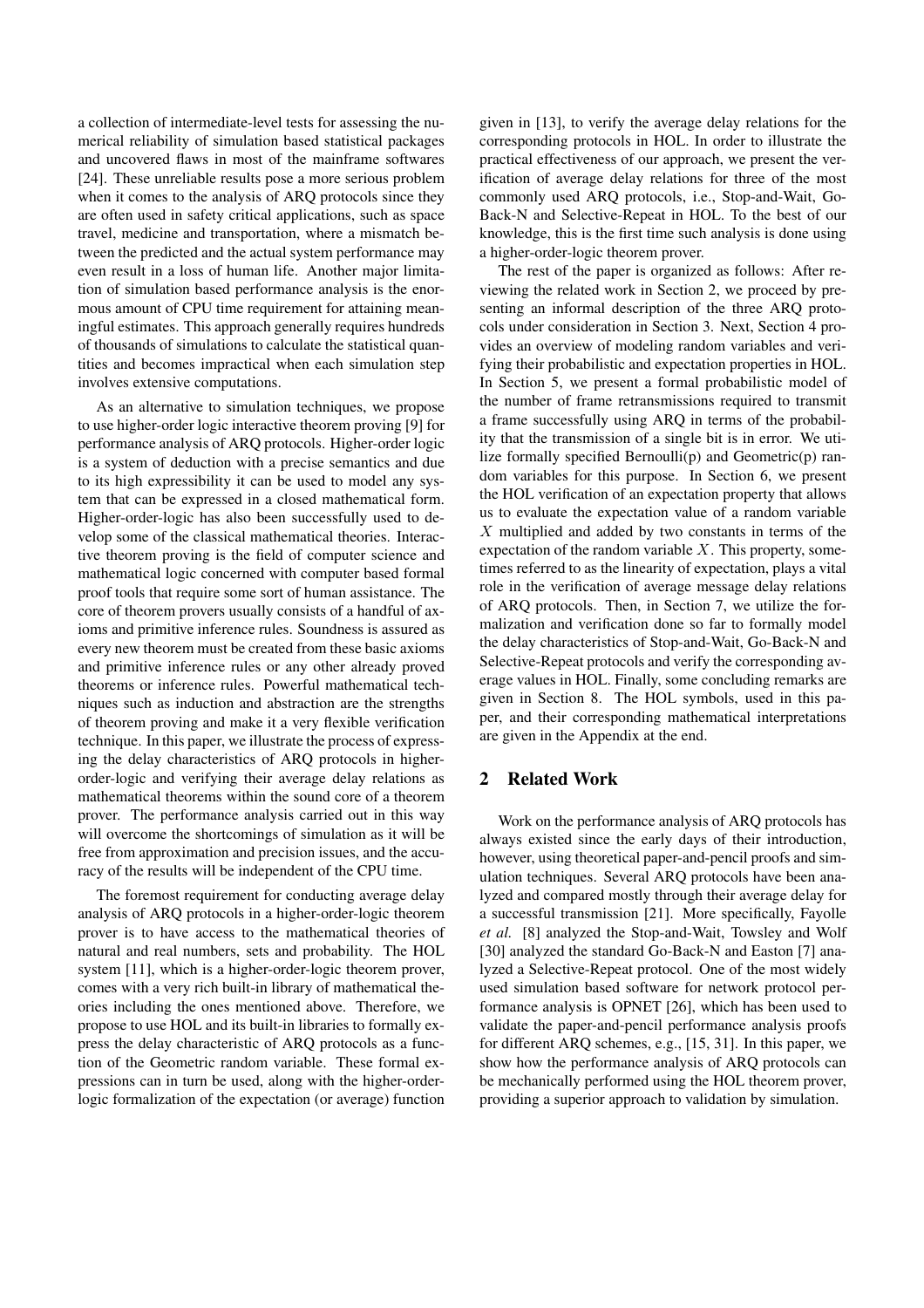Theorem provers have also been used for the verification of ARQ protocols. For example, Cardell-Oliver [3] and Chkliaev *et al.* [4] presented the verification of the sliding window protocol, which is a general idea and covers the principles of most of the commonly used ARQ protocols, using HOL and PVS [27], respectively. But, to the best of our knowledge, all the research available in this domain is related to functional verification and no work related to the performance evaluation of an ARQ protocol using a theorem prover can be found in the open literature.

The foremost criteria for conducting formalized performance analysis using a theorem prover is to be able to formalize random variables and reason about their expectation properties in higher-order logic. Hurd's PhD thesis [16] can be considered a pioneering work in this regard as it presents a formalization of probability theory in HOL. Using his mathematical theories, Hurd was able to formalize and verify a few discrete random variables. Building upon Hurd's formalization framework, the work in [13] presented the formalization of some expectation theory, which allows the verification of the expected (or average) values associated with discrete random variables that attain values in *positive integers* only. We mainly build upon the above mentioned libraries in HOL and extend them by verifying an expectation property that allows us to express the expectation of a random variable of the form  $a+bX$ , where a and b are any *positive integers*, in terms of the expectation of the random variable  $X$ . This property plays an important role in the verification of the average delay relations for ARQ protocols as will be illustrated in Section 7 of this paper.

Another alternative for formal performance analysis of network protocols is to use probabilistic model checking techniques, e.g., [1, 28]. It is an automated verification technique that involves the construction of a precise mathematical model of the probabilistic system which is then subjected to exhaustive analysis to verify if it satisfies a set of formal properties. Expectation is one of the most useful tools in performance analysis and therefore its evaluation within a model checker is being explored in the probabilistic model checking community. Some probabilistic model checkers, such as PRISM [19] and VESTA [29], offer the capability of verifying expected values in a semi-formal manner. For example, in the PRISM model checker, the basic idea is to augment probabilistic models with cost or rewards: real values associated with certain states or transitions of the model. This way, the expected value properties, related to these rewards, can be analyzed by PRISM. Duflot *et al.* [6] used this aspect of PRISM to conduct the performance analysis of a CSMA/CD protocol. It is important to note that the meaning ascribed to these properties is, of course, dependent on the definitions of the rewards themselves and thus the solutions obtained using this kind of approaches are approximate as has been clearly stated in [6]. On the other hand, there is no such risk involved in verifying the expectation properties using the proposed theorem proving based approach due to its inherent soundness. Other major limitations of probabilistic model checking include the inability to handle systems that do not exhibit the memory-less property and the well-known state space explosion problem [5]. In contrast, higher-order-logic theorem proving is capable of handling all kinds of systems as long as they can be expressed in a closed mathematical form due to the high expressibility of higher-order logic.

# **3 ARQ Protocols**

There are three basic types of ARQ protocols: Stop-and-Wait, Go-Back-N and Selective-Repeat. In this section, we provide a brief overview of these three protocols in terms of their delay characteristics. Details about other issues such as sequence numbering, etc. can be found in [20]. The operation is described under the assumptions that both sending and receiving stations have error detection capabilities and all information and ACK frames have the same length.

### **3.1 Stop-and-Wait ARQ**

Stop-and-Wait is the most simplest ARQ protocol that allows the transmission of only one frame at a time.



**Figure 1. Stop-and-Wait ARQ Operation**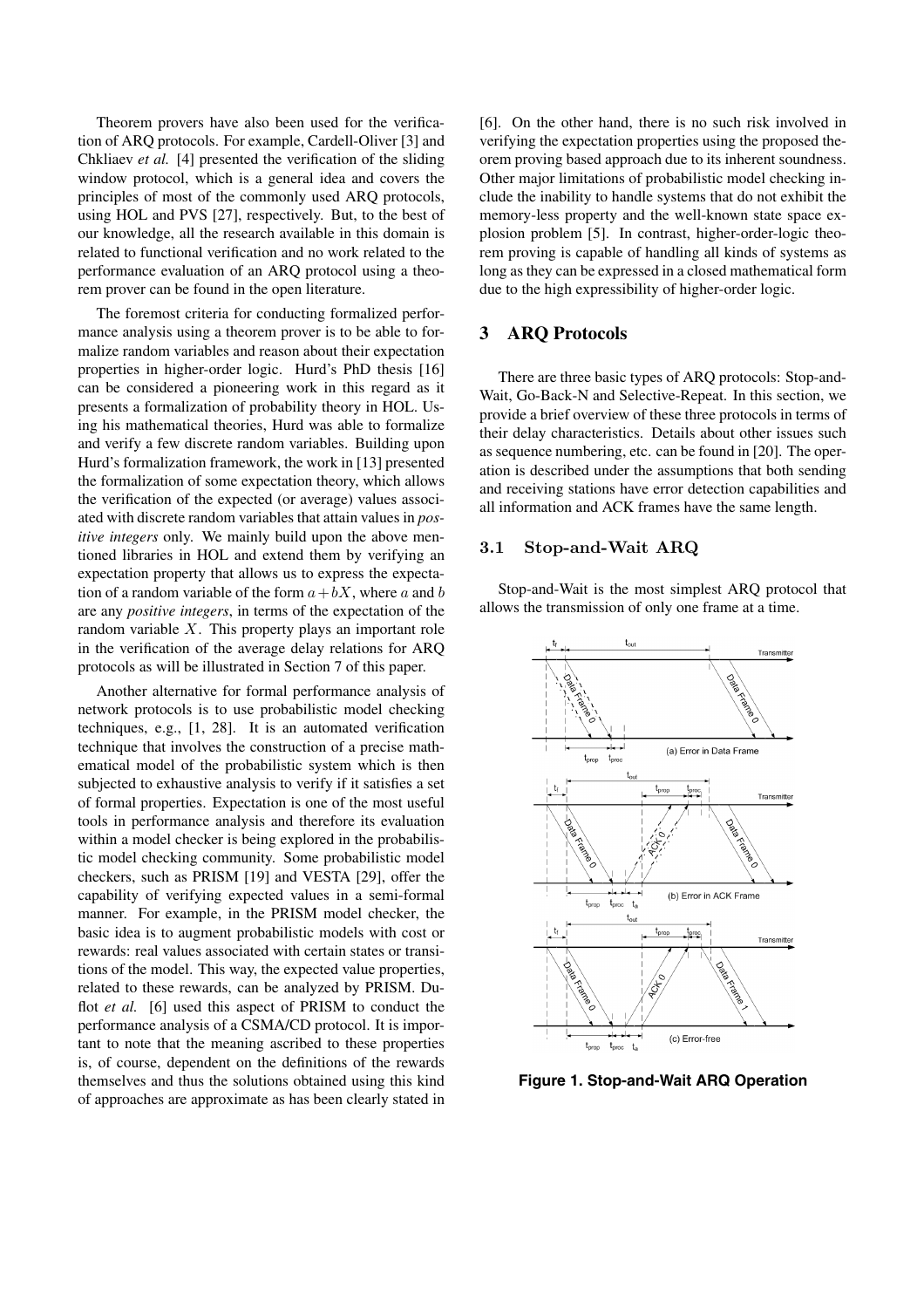The transmitter sends a single information frame of  $n_f$ bits to the receiver and spends  $t_f$  time units in doing so. It then stops and waits to receive an ACK from the receiver. If no ACK is received within a given time out, t*out*, period, the frame is resent by the transmitter and once again it stops and waits for the ACK (Figure 1.a). If an ACK is received within the given t*out* period then the transmitter checks the received frame for errors during the next t*proc* time units. If errors are detected then the ACK is ignored and the frame is resent by the transmitter after t*out* expires and once again the transmitter stops and waits for the ACK (Figure 1.b). If no errors are detected in the ACK frame then the transmitter transmits the next frame in its queue (Figure 1.c).

The receiver is always waiting to receive information frames. When a new frame arrives, the receiver checks it for errors during the next t*proc* time units. If errors are detected then the information frame is ignored and the receiver continues to be in the wait state (Figure 1.a), otherwise it initiates the transmission of an ACK frame of  $n_a$  bits, which takes  $t_a$  time units (Figure 1.b,c).

Under the above mentioned conditions, the ACK message cannot be received before  $t_{prop} + t_{proc} + t_a + t_{prop} +$ t*proc* units of time pass after sending out an information frame, where t*prop* represents the one-way propagation time between transmitter and receiver. It is, therefore, necessary to set the time out period t*out* to be greater than or equal to  $2(t_{prop} + t_{proc}) + t_a$  for reliable communication.

The performance of the Stop-and-Wait protocol is expected to be quite low as both the transmitter and receiver are left idle for some time, even for the cases when there are no errors. But on the other hand, the simplicity of the approach translates into a cheap hardware implementation.

## **3.2 Go-Back-N ARQ**

The Go-Back-N protocol tends to increase the efficiency of Stop-and-Wait by introducing parallelism in the frame transmission. The operation is illustrated in Figure 2.



**Figure 2. Go-Back-N ARQ Operation**

The transmitter continuously transmits information frames without waiting for ACKs. The window size, which represents the limit on the number of frames at the transmitter that can be outstanding without receiving an ACK, is usually chosen larger than  $\frac{t_{out}}{t_f}$  to ensure that the channel is always kept full. For transmitting a single frame of  $n_f$  bits, it takes  $t_f$  time units. If no ACK is received within the  $t_{out}$ period for a given frame, the protocol starts retransmitting all the frames starting from this frame, as indicated in Figure 2 for the case of data frame C. On the other hand, if an ACK is received within the given t*out* period, then the transmitter checks the received frame for errors during the next t*proc* time units. If errors are detected or there is a problem with the sequence numbers [20], then the ACK is ignored. When, the t*out* of the corresponding frame expires, the protocol begins retransmitting all the frames starting from this frame just like it does when no ACK is received.

The receiver is always waiting to receive information frames. When a new frame arrives, the receiver checks it for errors during the next t*proc* time units. If errors are detected or there is a problem with sequencing numbers, then the information frame is ignored and the receiver continues to be in the wait state, otherwise it initiates the transmission of an ACK frame, which takes  $t_a$  time units.

It is important to note that due to the pipeline effect in the Go-Back-N protocol, new information frames are being transmitted and received during the processing and propagation periods and the time spent on transmitting the ACK. Thus  $t_{prop}$ ,  $t_{proc}$  and  $t_a$  do not contribute to the net delay. Though, the condition  $t_{out} \geq 2(t_{prop}+t_{proc})+t_a$  still needs to hold for Go-Back-N like the Stop-and-Wait protocol.

#### **3.3 Selective-Repeat ARQ**

Selective-Repeat is among the most powerful ARQ based protocols. Both the transmitter and the receiver have a packet buffer of at least the current window size and thus can retain out-of-sequence packets, rather than discarding them as in the Go-Back-N protocol. Though, this added benefit comes at the cost of computational power that is required at the receiver to reorder the incoming packets in sequence and the buffering, which can become quite expensive for channels having long propagation delays.

The actions of the transmitter in Selective-Repeat protocol are similar to the ones in Go-Back-N except the fact that the transmitter retransmits only the frame that is required to be transmitted again rather than all the frames starting from this frame. A frame is required to be transmitted again if its corresponding ACK has not been received within the t*out* period or was found to be in error. The operation of the receiver in Selective-Repeat is also similar to the case of Go-Back-N except for the fact that it keeps track of all the data frames that are received without error irrespective of their sequence numbers. It is important to note here that in this particular version of Selective-Repeat protocol the transmitter needs to receive an ACK for every information frame it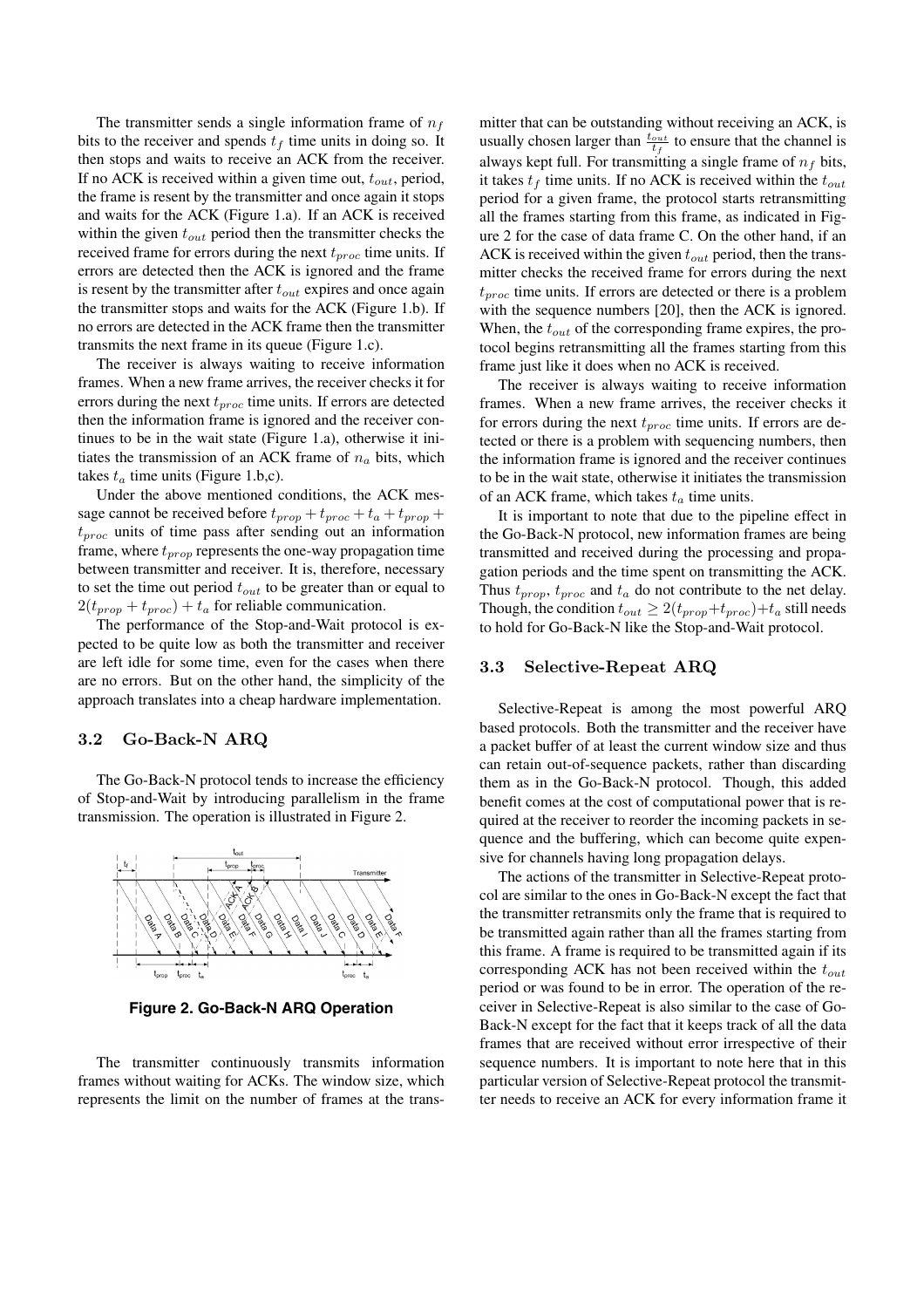sends, i.e., it cannot deduce the successful transmission of a frame by receiving an ACK message for a later frame.

### **4 Random Variables and their Expectation**

Random variables can be formalized in higher-order logic as deterministic functions with access to an infinite Boolean sequence  $\mathbb{B}^{\infty}$ ; a source of infinite random bits [16]. These deterministic functions make random choices based on the result of popping the top most bit in the infinite Boolean sequence and may pop as many random bits as they need for their computation. When the functions terminate, they return the result along with the remaining portion of the infinite Boolean sequence to be used by other programs. Thus, a random variable which takes a parameter of type  $\alpha$  and ranges over values of type  $\beta$  can be represented in HOL by the function.

$$
\mathcal{F}: \alpha \to B^{\infty} \to \beta \times B^{\infty}
$$

As an example, consider the  $Bernoulli(\frac{1}{2})$  random variable that returns 1 or 0 with equal probability  $\frac{1}{2}$ . It can be formalized in HOL as follows

$$
\vdash \texttt{bit} = \lambda \texttt{s}.\texttt{if} \texttt{shd} \texttt{s} \texttt{then} 1 \texttt{else} 0, \texttt{stl} \texttt{s}
$$

where *s* is the infinite Boolean sequence and shd and stl are the sequence equivalents of the list operation *'head'* and *'tail'*. [16] also presents some formalization of the mathematical measure theory in HOL, which can be used to define a probability function  $P$  from sets of infinite Boolean sequences to real numbers between 0 and 1. The domain of  $\mathbb P$  is the set  $\mathcal E$  of events of the probability. Both  $\mathbb P$  and  $\mathcal E$  are defined using the Carathéodory's Extension theorem, which ensures that  $\mathcal E$  is a  $\sigma$ -algebra: closed under complements and countable unions. The formalized  $\mathbb P$  and  $\mathcal E$  can be used to formally verify probabilistic properties, e.g.,

$$
\vdash
$$
 P {s | fst(bit s) = 1} =  $\frac{1}{2}$ 

where the HOL function fst selects the first component of a pair and  $\{x|C(x)\}$  represents a set of all x that satisfy the condition C.

The above approach has been successfully used to formalize and verify both discrete [16, 13] and continuous random variables [12] in HOL. In this paper, we utilize the models for Bernoulli and Geometric random variables formalized as higher-order-logic functions ber\_rv and geo rv and verified using the following probability mass function (PMF) relations in [16] and [13], respectively.

**Theorem 1:** *PMF of Bernoulli(p) Random Variable* ∀ p. 0 ≤ p ∧ p ≤ 1 ⇒  $\mathbb{P}\{s \mid \text{fst}(ber_rrv \mid s)\} = p$ 

**Theorem 2:** *PMF of Geometric(p) Random Variable*

 ∀ n p. 0 < p ∧ p ≤ 1 ⇒  $\mathbb{P}\{s | \text{fst}(geo_r v p s) = (n+1)\} = p(1-p)^n$ 

The Geometric random variable returns the number of Bernoulli trials needed to get one success and thus cannot return 0. This is why we have  $(n+1)$  in Theorem 2, where *n* is a positive integer  $\{0, 1, 2, 3 \cdots\}$ . Similarly, the probability *p* in Theorem 2 represents the probability of success and thus needs to be greater than 0 for this theorem to be true as has been specified in the precondition.

Expectation theory plays a vital role in the domain of probabilistic performance analysis as it is a lot easier to judge performance issues based on the average value of a random variable, which is a single number, rather than its distribution function. [13] presents a higher-order-logic definition of the expectation function for discrete random variables that attain values in positive integers only

**Definition 1:** *Expectation of Discrete Random Variables*  $\vdash$   $\forall$  R. expec R =

suminf  $(\lambda n.n \mathbb{P} \{s \mid fst(R s) = n\})$ 

where, suminf represents the HOL formalization of the infinite summation of a *real* sequence [10] as outlined in Appendix A. The function expec accepts the random variable R with data type  $B^{\infty} \rightarrow (positive\ integer \times B^{\infty})$ , and returns a real number. The above definition can be used to verify the average values of most of the commonly used discrete random variables, e.g., [13] presents the verification of average value of the Geometric random variable.

**Theorem 3:** *Average of Geometric(p) Random Variable* ∀ n p. 0 < p ∧ p ≤ 1 ⇒ (expec  $(\lambda s.geo_r v p s) = \frac{1}{p})$ 

In order to target the verification of expected values of probabilistic systems involving multiple random variables, [13] presents the formal proof of the generic linearity of expectation property [17] for addition in HOL. By this property, the expectation of a sum of random variables equals the sum of their individual expectations

$$
Ex[\sum_{i=1}^{n} R_i] = \sum_{i=1}^{n} Ex[R_i]
$$
 (1)

where  $Ex$  denotes expectation.

## **5 Number of Frame Retransmissions in ARQ**

In this section, we formalize the number of retransmissions required to transmit a frame successfully using the ARQ protocols, described in Section 3, in terms of the biterror probability of the channel. This representation will be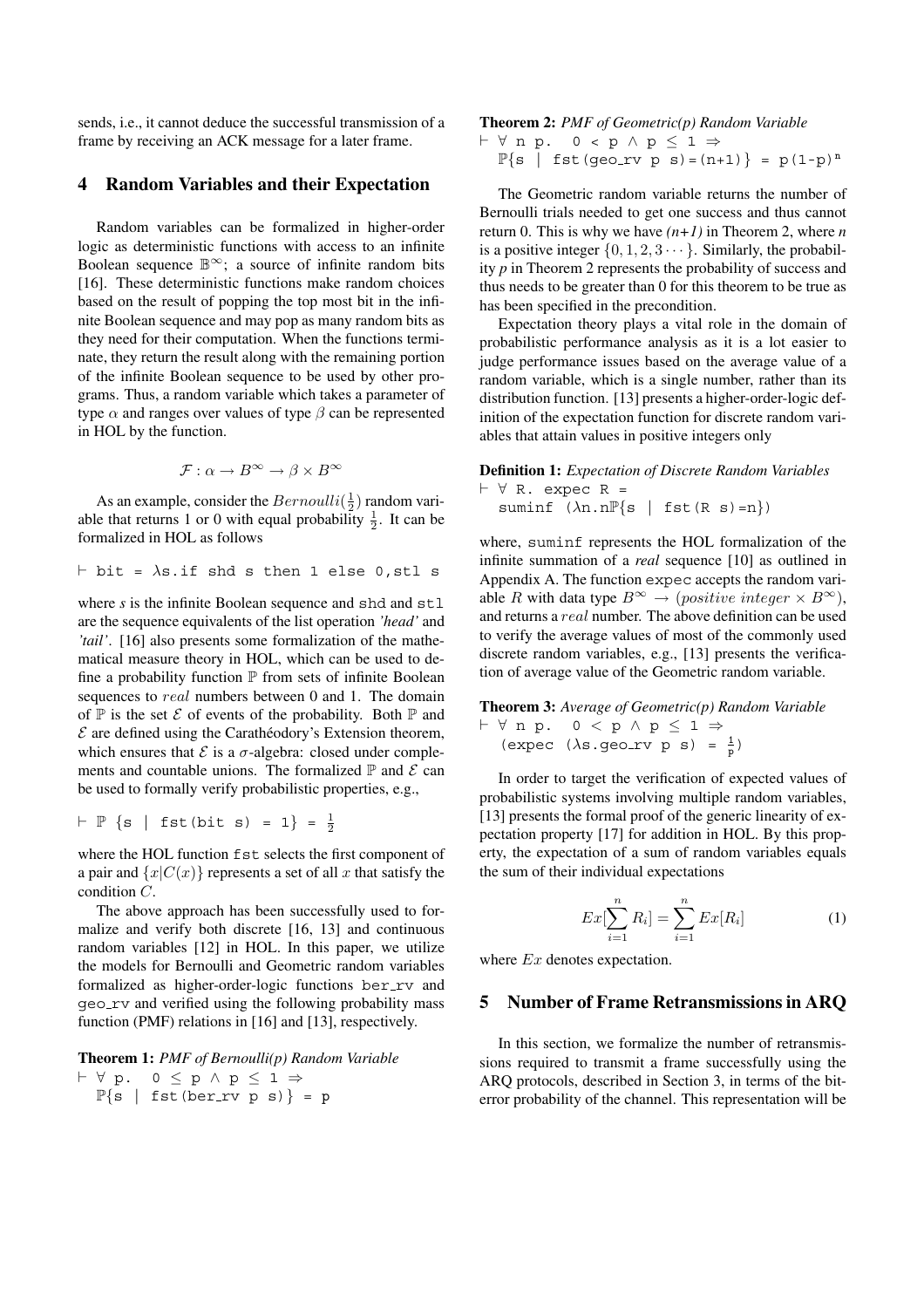used to formally express the delay characteristic of ARQ protocols later.

The number of retransmissions of a frame in these ARQ protocols is a random quantity that is dependant on the event when both the data frame and the corresponding ACK frame propagate through the channel without incurring any errors. We keep on retransmitting the given frame until the above event occurs. Under the assumption that each event of a frame being corrupted while propagating through the channel is independent of any other such event, we can formally model the number of retransmissions using the Geometric random variable [20]. We already have a higher-order-logic function qeo\_rv for the Geometric random variable and thus the next step towards the formal representation of the number of retransmissions is to find the corresponding success probability.

Assuming that the bit-error probability for the given channel is known and is equal to *p*, we can model the error behavior of a single bit during transmission as a Bernoulli $(p)$  random variable. Now, a frame incurs errors if one or more of its bits incur errors. Thus, the error behavior of the whole frame during transmission can be modeled as the following higher-order-logic function.

#### **Definition 2:** *Frame Error Event*

```
\vdash \forall n p s. f_err 0 p s = (\mathbb{F}, s) \wedgef err (n+1) p s = ((fst(ber_r v p s) V(fst(f_error n p (snd(ber_r v p s)))),
     (snd(f_error n p (snd (ber_r v p s))))
```
where the symbol  $\mathbb F$  represents logical False. The function f\_err recursively models a random variable in higherorder logic that accepts a positive integer  $n$ , a real number  $p$ and the infinite Boolean sequence s and returns a pair with the first component as a Boolean and the second component as the remaining portion of the infinite Boolean sequence. The functions fst and snd return the first and the second components of a pair. It is important to note that each new call of the function ber\_rv in Definition 2 uses the remaining portion of the infinite Boolean sequence from the previous call. This fact ensures that the events involving the function  $\text{ber}_{TV}$  in Definition 2 are independent.

The first component of the random variable f\_err is *true*, if the value of any of the *n* Bernoulli random variables represented by the function ber rv is *true*. Therefore, the function  $f$ <sub>-err</sub> models the error behavior of an n bit frame transmission over a channel with bit-error rate equal to p as each Bernoulli random variable models the behavior of a single bit transmission.

Next, we utilize the random variable f\_err to formalize the probability of success for the Geometric random variable that in turn can be used to model the number of retransmissions for the ARQ protocols of Section 3. The probability of success in this case is equal to the probability of the event when both the information frame and its corresponding ACK frame do not incur errors during transmission. This probability can be formally expressed as follows:

| <b>Definition 3: Probability of Successful Transmission</b> |  |  |                                                                                                                     |  |  |  |  |  |
|-------------------------------------------------------------|--|--|---------------------------------------------------------------------------------------------------------------------|--|--|--|--|--|
|                                                             |  |  | ⊦∀nf na p. suc_p_arq nf na p =                                                                                      |  |  |  |  |  |
|                                                             |  |  | $\mathbb{P}\{\mathbf{s} \mid \mathsf{fst}(\mathsf{f}\_\mathsf{err} \text{nf }\mathsf{p}\ \mathsf{s}) \enspace \lor$ |  |  |  |  |  |
|                                                             |  |  | $fst(f_error \na p (snd(f_error \nf p s))) = F$                                                                     |  |  |  |  |  |

The function suc p arq accepts two *positive integers*  $nf$  and na that correspond to the frame lengths of information and ACK frames, respectively, and a real number  $p$  that represents the bit-error rate of the communication channel. It returns the probability of successful transmission of the information frame. Again, it is important to note that the second call of the random variable f err utilizes the remaining portion of the infinite Boolean sequence after the first call, which ensures that the events corresponding to these two calls are independent. Next, we verify the following equivalent form for the suc\_p\_arq function in HOL.

**Theorem 4:** *Probability of Successful Transmission* ∀ nf na p. 0 ≤ p ∧ p ≤ 1 ⇒ suc p arq nf na  $p = (1-p)^{(nf+na)}$ 

We proceed with the proof of the above theorem by expressing its left hand side (LHS) in terms of the function ferr

 ∀ nf na p. suc p arq nf na p =  $\mathbb{P}\{s \mid \text{fst}(f\text{-}err \mid nf + na) \mid p \mid s\} = \mathbb{F}\}$ 

using the function definitions of  $succ\_p$  arq and  $f$  err along with some simplification based on Boolean logic and set theory axioms. This expression allows us to generalize the statement of Theorem 4 as follows

 ∀ n p. 0 ≤ p ∧ p ≤ 1 ⇒  $\mathbb{P}\{\mathbf{s} \mid \text{fst}(f\text{-}err \mid \mathbf{p} \mid \mathbf{s}) = \mathbb{F}\} = (1-p)^n$ 

The above proof goal can now be verified in HOL using induction on its *positive integer* variable n. The base case, i.e.,  $n = 0$ , is *true* since both the right hand side (RHS) and the LHS of the above subgoal are equal to 1. Whereas, in the step case, we get the following subgoal using the function definition of f\_err

$$
0 \leq p \land p \leq 1 \land
$$
  
\n
$$
\mathbb{P}\{s \mid \text{fst}(f\text{-}err \mid p \mid s) = \mathbb{F}\} = (1-p)^n \Rightarrow
$$
  
\n
$$
\mathbb{P}\{s \mid (\text{fst} (\text{ber\_rv} \mid p \mid s) = \mathbb{F}) \land
$$
  
\n
$$
(\text{fst}(f\text{-}err \mid p (\text{ber\_rv} \mid p \mid s)) = \mathbb{F})\}
$$
  
\n
$$
= (1-p)^{n+1}
$$

The LHS of the above subgoal can now be simplified using the independence property of the events involved, the classical probability law  $\mathbb{P}(AB) = \mathbb{P}(A)\mathbb{P}(B)$  and some set theory principles formalized in HOL as follows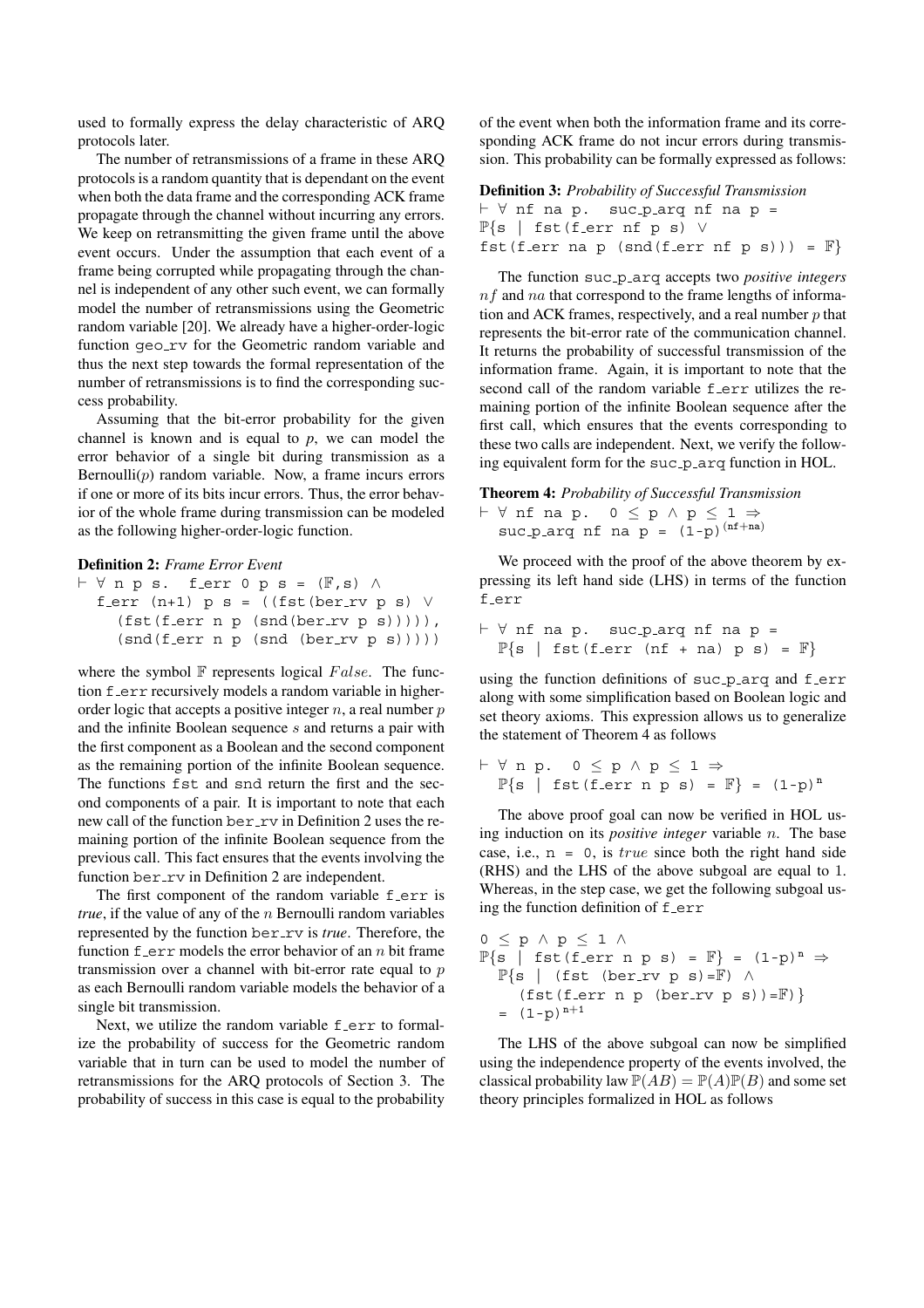$\mathbb{P}\{s \mid (fst \text{ (ber_rvv p s)} = \mathbb{F}) \land$  $(fst(ferr n p (ber_r v p s)) = F)$  =  $\mathbb{P}\{\mathbf{s} \mid \text{fst}( \text{ber}_{\mathcal{IV}} p \mathbf{s}) = \mathbb{F}\}\$  $\mathbb{P}\{\mathbf{s} \mid \text{fst}(f\text{-}err \mid n \mid \mathbf{s}) = \mathbb{F}\}\$ 

which in turn allows us to verify the proof goal of the above step case, since we know from Theorem 1 that  $\mathbb{P}\{s | s\}$  $(fst(ber_rrv p s) = \mathbb{F})$  =  $(1-p)$ , and thus concludes the proof of Theorem 4.

The number of retransmissions for the ARQ protocols, outlined in Section 3, is one less than the value of the Geometric random variable with the success probability given in Theorem 4. This is the case because the formalized Geometric random variable returns the least number of trials required to obtain the first success. Thus, we need to subtract 1 form this number, in order to ignore the trial for the final successful transmission. The number of retransmissions can now be used to express the delay characteristic of an ARQ protocol as a random variable in HOL.

$$
(\lambda s.T_u(fst(geo_r v(suc_p-arq n_f n_a p)s) - 1) + T_s, snd(geo_r v(suc_p-arq n_f n_a p)s))
$$
\n(2)

where  $T_s$  and  $T_u$  are *positive integers* that represent the time required for the final successful transmission of one frame and the total time wasted during a single unsuccessful transmission of a frame, respectively. It is important to note here that for the analysis, presented in this paper, we have chosen a discrete time domain, i.e., time is represented by *positive integers* rather than *real* numbers. This choice reduces the complexity of the verification task by a considerable extent without compromising on the reliability of the analysis. These *positive integers* may be thought to be representing the ticks of a clock counting physical time in any appropriate units, e.g., nanoseconds. Whereas, the granularity of the clock's tick is believed to be chosen in such a way that it is sufficiently fine to detect properties of interest.

# **6 Verification of Linearity of Expectation Property in HOL**

In this section, we present the HOL verification of the linearity of expectation property, which allows us to evaluate the expectation value of a random variable  $R$  multiplied and added by two *positive integers* a and b, respectively, in terms of the expectation of the random variable R.

$$
Ex[aR + b] = aEx[R] + b \tag{3}
$$

The above equation plays a significant role in the verification of the average message delay characteristic of ARQ protocols, since the random variable that models the ARQ message delay characteristic, given in Equation 2, is of the format  $aR + b$ .

We proceed with the HOL proof of the linearity property, given in Equation 3, by first verifying

$$
Ex[aR] = aEx[R] \tag{4}
$$

which allows us to evaluate the expectation value of a random variable R multiplied by a *positive integer* a in terms of the expectation of the random variable R. The property, given in Equation 4, can be expressed in HOL as follows

$$
\vdash \forall a \ R. \ \text{expect}(\lambda s. (a \ \text{fst} (R \ s), \text{snd} (R \ s)))
$$
\n
$$
= a(\text{expect} \ R)
$$

for a random variable R with a *well-defined* expected value, i.e., the summation corresponding to the expectation for this random variable is convergent. The HOL proof proceeds by first performing case analysis on the variable a, which is basically a *positive integer*. For the case when a is 0, the RHS of the proof goal becomes 0. Whereas, using the definition of expectation, the LHS reduces to the expression

$$
\lim_{k\to\infty}(\sum_{n=0}^kn\,\mathbb{P}\{s|0\;=\;n\})
$$

which is also equal to 0 as  $\forall n.n \mathbb{P}\{s \mid 0=n\} = 0$ . On the other hand, when a is not equal to 0, i.e.,  $(0 < a)$ , the proof goal may be simplified as

$$
\lim_{k\rightarrow\infty}(\sum_{n=0}^{k}n\,\mathbb{P}\{s|a\,\text{fst}(R\,s)=n\})=\\a\lim_{k\rightarrow\infty}(\sum_{n=0}^{k}n\,\mathbb{P}\{s|a\,\text{fst}(R\,s)=a\,n\})
$$

by using the definition of expectation and some arithmetic reasoning. Next, we prove in HOL that

$$
\forall k. (\sum_{n=0}^k n \; \mathbb{P}\{s| a \; \text{fst}(R\; s) = n\}) = \\[1.5ex] a(\sum_{n=0}^{B(k)} n \; \mathbb{P}\{s| a \; \text{fst}(R\; s) = a\; n\})
$$

where  $B(k) = if (k MOD a = 0) then (k DIV a) else$  $((k DIV a) + 1)$  and MOD and DIV represent the modulo and division functions for positive integers in HOL. This allows us to rewrite our proof goal as follows

$$
\lim_{k \to \infty} a \left( \sum_{n=0}^{B(k)} n \,\mathbb{P}\{s | a \, \text{fst}(R \, s) = a \, n\} \right) =
$$
\n
$$
a \lim_{k \to \infty} (\sum_{n=0}^{k} n \,\mathbb{P}\{s | a \, \text{fst}(R \, s) = a \, n\})
$$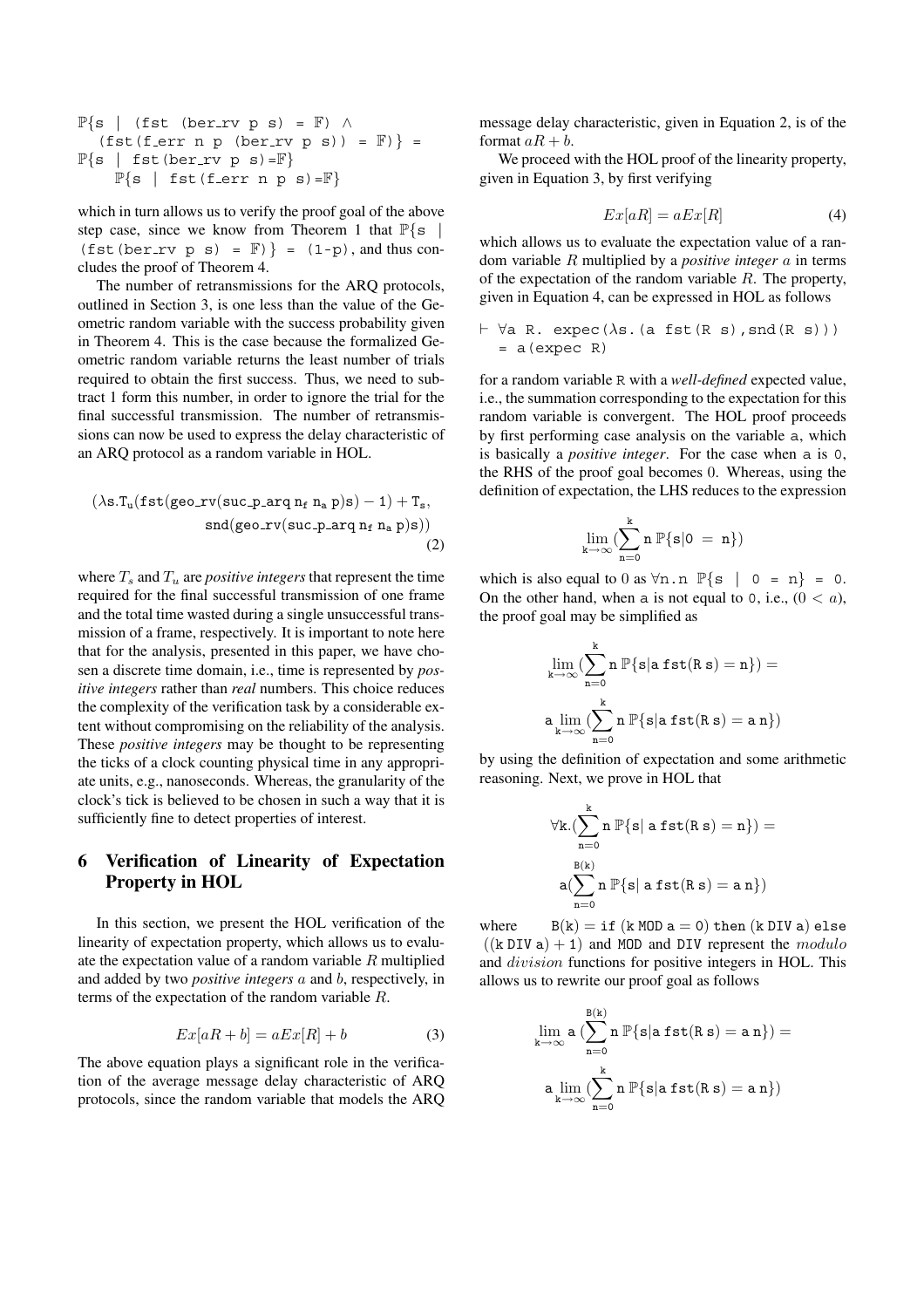which can be proved using the properties of limit of a real sequence in HOL [10], since both of the real sequences in the above equation converge to the same value as the value of k becomes very very large. This concludes the proof of the expectation property given in Equation 4.

The expectation properties given in Equations 1 and 4 can now be combined to verify the linearity of expectation property given in Equation 3 and the result can be expressed in HOL as

**Theorem 5:** *Linearity of Expectation*

 ∀ a b R. expec  $(\lambda s. (a \text{fst}(R s) + \text{snd}(R s)))$  $= a(expec R) + b$ 

for a random variable R with a *well-defined* expected value.

# **7 Average Delay Characteristic of ARQ Protocols**

In this section, we utilize the formalization and the verification presented above to formally verify the average delay relations of the three ARQ protocols described in Section 3. The main idea is to plug in the values of  $T_s$  and  $T_u$  for each one of these protocols one by one in the delay random variable, given in Equations 2, and then utilize the linearity of expectation property, formally verified in Theorem 5, to verify the corresponding average values in HOL.

### **7.1 Stop-and-Wait ARQ**

In the Stop-and-Wait protocol, the time, T*s*, required for a successful transmission is equal to  $t_f + t_{prop} + t_{proc} +$  $t_a + t_{prop} + t_{proc}$  time units as can be seen from Section 3.1. On the other hand,  $T_u$ , that is the time required for each unsuccessful transmission attempt for Stop-and-Wait protocol is equal to  $t_f + t_{out}$  time units. We can now formalize the message delay random variable of the Stop-and-Wait protocol using the above mentioned approach as follows.

#### **Definition 4:** *Stop-and-Wait Protocol Delay*

 ∀ tout tprop tproc p tf ta nf na. sw del tout tprop tproc p tf ta nf na=  $(\lambda s. (tf + tout))$  $(fst(geo_rrv(suc_p_arrq nf_nfa p) s) - 1)$  $+ t f + t a + 2(tproc + tprop)$ , snd(geo\_rv (suc\_p\_arq nf na p) s))

The function sw\_del accepts the delay parameters for the Stop-and-Wait protocol and specifies its delay characteristic as a higher-order-logic random variable. The average message delay of the Stop-and-Wait protocol can now be verified in HOL using the random variable sw del and Theorem 5, if the expectation relation for the random variable  $(\lambda s.(\text{fst}(geo_r v (suc_p_a \text{arq n} f na p) s) - 1, \text{snd}(geo_a$ rv (suc p arq nf na p) s))) is known. Using the definitions of expectation, given in Definition 1, and the Geometric random variable qeo\_rv, given in [13], and the probability theory principles, formalized in [16], we verified the following theorem in this regard in HOL

### **Theorem 6:** *Average of (Geometric(p)-1)*

 ∀ p. 0 < p ∧ p ≤ 1 ⇒ expec  $(\lambda s.$  (fst(geo\_rv p s)-1,  $\texttt{snd}(\texttt{geo\_rv} \; p \; s)) = \frac{1-p}{p}$ 

Now, we are in the position of verifying the average message delay relation for the Stop-and-Wait protocol

**Theorem 7:** *Average Delay of Stop-and-Wait Protocol* ∀ tout tprop tproc p tf ta nf na.  $0 \leq p \land p < 1 \Rightarrow$ 

expec (sw del tout tprop tproc p tf ta nf na) = (tf + tout) $\frac{(1-(1-p)^{(nf+na)})}{(1-p)^{(nf+na)}}$  +<br>tf + ta + 2(tproc + tprop)

The HOL proof is based on Theorems 4, 5 and 6 along with some arithmetic reasoning.

### **7.2 Go-Back-N ARQ**

In the Go-Back-N protocol,  $T_s$  is equal to  $t_f$  as can be seen from Section 3.2. It is important to note that the time  $t_{prop} + t_{proc} + t_a + t_{prop} + t_{proc}$  is not considered a part of T*<sup>s</sup>* because during this time other frames are being transmitted in parallel, i.e, it is being utilized to do other useful work. On the other hand,  $T_u$  in this case is still equal to  $t_f + t_{out}$ , since the transmitter has to wait  $t_{out}$  time units, after transmitting a data frame, before it knows that the data was not properly delivered. Like in the case of the Stopand-Wait protocol, the message delay characteristic of the Go-Back-N protocol can now be formalized as follows.

#### **Definition 5:** *Go-Back-N Protocol Delay*

 ∀ tout p tf nf na. gbn del tout p tf nf na =  $(\lambda s. (tf + tout)$  $(fst(geo_rrv(suc_parq nr f na p) s) - 1)$  $+$  tf, snd(geo\_rv (suc\_p\_arq nf na p) s))

Again, using Theorems 4, 5, and 6 along with some arithmetic reasoning, we were able to prove the following average delay relation for the Go-Back-N protocol in HOL.

**Theorem 8:** *Average Delay of Go-Back-N Protocol* ∀ tout p tf nf na. 0 ≤ p ∧ p < 1 ⇒ expec (gbn del tout p tf nf na)  $=$  (tf + tout)  $\frac{(1-(1-p)^{(nf+na)})}{(1-p)^{(n.f+na)}}$  + tf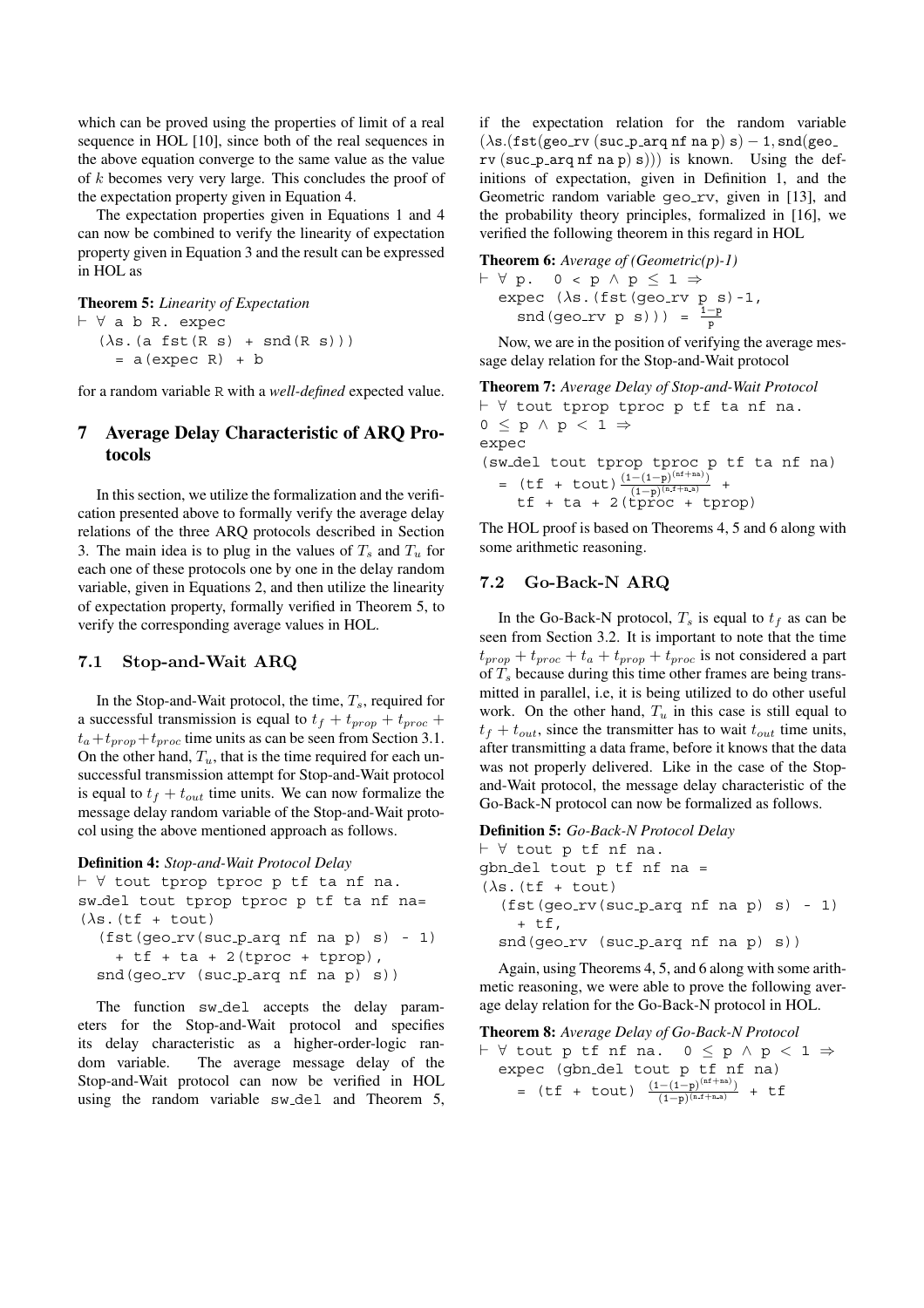### **7.3 Selective-Repeat ARQ**

In the Selective-Repeat protocol, the time required for the final successful transmission of a frame,  $T_s$ , and the time required for each unsuccessful transmission attempt, T*u*, are both equal to  $t_f$  (Section 3.3). This is the case because during all other delays such as the propagation or processing of frames, other frames are being transmitted in parallel and thus that time is being utilized in a useful manner. The average delay characteristic of the Selective-Repeat protocol can now be formalized as follows.

## **Definition 6:** *Selective-Repeat Protocol Delay*

```
 ∀ p tf nf na.
sr del p tf nf na =
(\lambda s.tf(fst(geo_rv(suc_parq_rarq nfna p) s) - 1)+ tf,
  snd (geo_rv(suc_p_arq nf na p) s))
```
Again, using Theorems 4, 5 and 6 along with some arithmetic reasoning, we were able to prove the following average delay relation for the Selective-Repeat protocol.

**Theorem 9:** *Average Delay of Selective-Repeat Protocol*  $\vdash \forall$  p tf nf na.  $0 \leq p \land p < 1 \Rightarrow$ expec (sr\_del p tf nf na) =  $\frac{tf}{(1-p)^{(n.f+n.a)}}$ 

The above exercise illustrates the fact that interactive theorem proving is capable of conducting performance analysis of ARQ protocols with at least the same degree of accuracy as the analytical proof techniques usually carried out using paper-and-pencil proof methods; a novelty that cannot be achieved by any other computer based techniques, such as simulation or model checking. As outlined before in this paper as well, simulation based techniques are based on many approximations and thus can never achieve accurate results. Similarly, due to the inherent limitations of the state-based formal methods, discussed in Section 2, they cannot evaluate the expected values as precisely as we have attained using the proposed approach for the message delay characteristic of ARQ protocols.

On the other hand, the proposed approach is also superior than the paper-and-pencil proof methods in a way as the chances of making human errors and proving wrongful statements are almost nil since all proof steps are applied by the computer. For this argument to hold, correctness of the checking machinery must of course be ensured. In the case of the HOL system, this property is ensured by construction following the so-called LCF paradigm. Milner [25] developed the underlying design philosophy, which employs a small trusted logical kernel to flexibly implement any logic that is built on top by reducing any proof to the simple deduction steps the LCF kernel allows.

## **8 Conclusions**

In this paper, we utilized the mathematical probability theory formalized in a higher-order-logic theorem prover to verify the average delay of three basic types of ARQ protocols. During this process, we presented a formalization of the delay characteristic of ARQ protocols as a higherorder-logic random variable and the verification of linearity of expectation property for discrete random variables. To the best of our knowledge, this is the first study on using these kind of techniques for such an application. Due to the formal nature of the models and the inherent soundness of theorem proving systems, the analysis is guaranteed to provide exact answers. This feature makes the proposed approach very useful for the performance optimization of safety critical and highly sensitive telecommunication protocols.

Our approach for the performance analysis of ARQ protocols is quite general and can be extended and easily adapted to conduct precise performance analysis of other network protocols or computer algorithms as well. The random or unpredictable elements, such as noise, found in the analysis of telecommunication protocols can be modeled using an appropriate random variable from the existing library of formalized discrete [16, 13] and continuous random variables [12], and the precise average values associated with the parameters of interest may then be verified within the sound core of a higher-order-logic theorem prover. The verification of other statistical properties such as variance and tail bounds, which provide further insight into the performance issues, may be included in the analysis, based on the formalization presented in [14].

The main limitation of the proposed approach is the associated significant user interaction, i.e., the user needs to guide the proof tools manually since we are dealing with higher-order logic, which is known to be non-decidable. Because of this, the proposed approach should not be viewed as an alternative to methods such as simulation and model-checking for the performance analysis of real-time systems but rather as a complementary technique, which can prove to be very useful when precision of the results is of prime importance.

# **References**

- [1] C. Baier, B. Haverkort, H. Hermanns, and J. Katoen. Model Checking Algorithms for Continuous time Markov Chains. *IEEE Trans. on Software Engineering*, 29(4):524– 541, 2003.
- [2] P. Bratley, B. Fox, and L. Schrage. *A Guide to Simulation*. Springer-Verlag, 1987.
- [3] R. Cardell-Oliver. *The Formal Verification of Hard Realtime Systems*. PhD Thesis, University of Cambridge, Cambridge, UK, 1992.